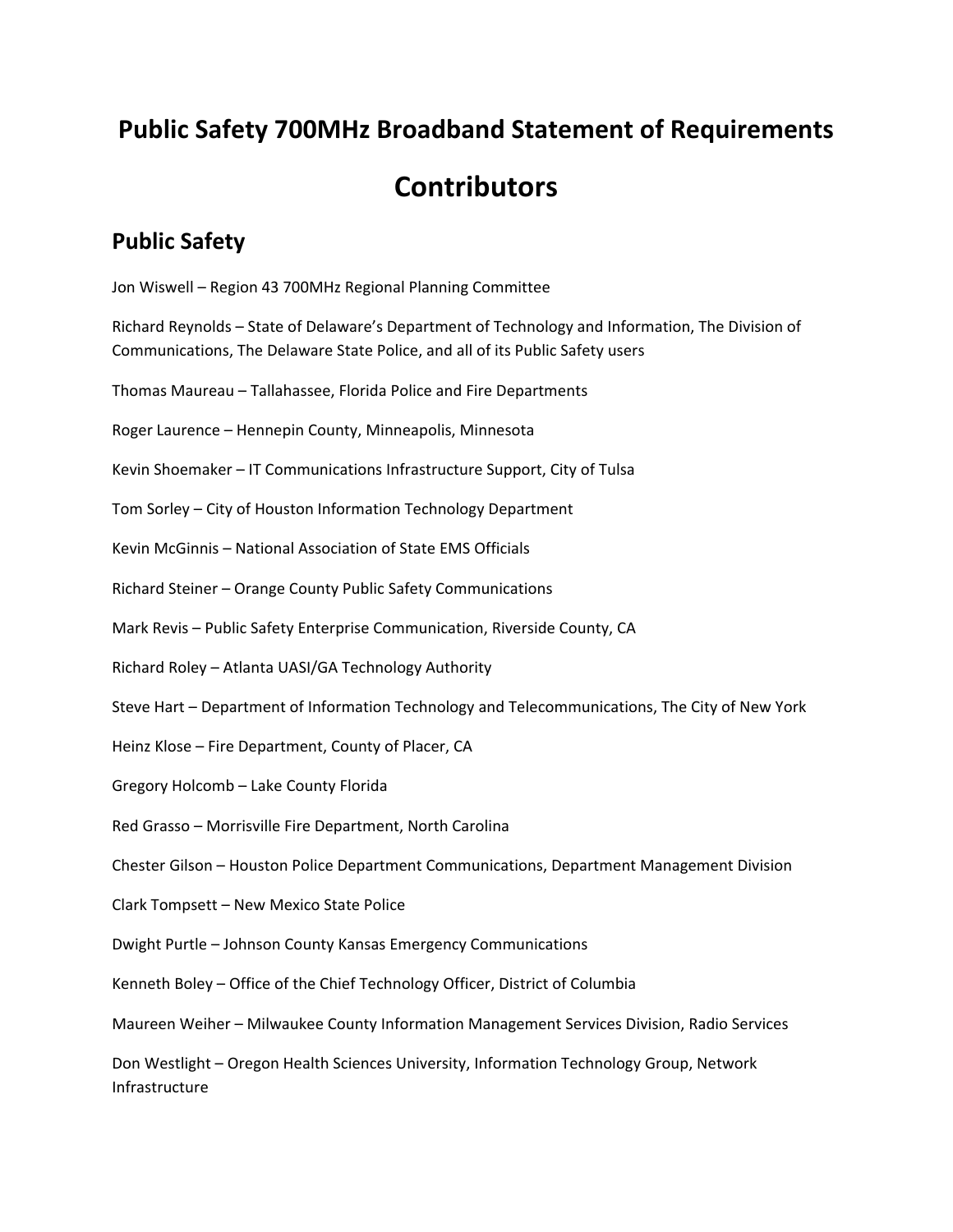Chris Walters – San Manuel Band of Mission Indians and California Tribal Nations – Emergency Management Council

- Andrew Knitt Deer Creek, IL Fire Department
- John Irwin Chair, Oregon Telecommunications Coordinating Council
- Mark Schroeder Phoenix Fire Department Technical Services
- Farokh Latif Acting Director, APCO‐AFC
- Craig Jorgensen Project 25/34 Steering Committee Co‐Chair
- Willis Carter President, APCO
- Robert M. Gurss‐ Director, Legal & Government Affairs, APCO
- David Buchanan NPSTC Executive Committee and Spectrum Committee Chair
- John Powell NPSTC Executive Committee and Interoperability Committee Chair
- Don Root San Diego Sheriff's Department
- Dan Hawkins Project MESA Focus Group Chair, North America
- Diedre Vick Houston Galveston Area Council
- Jim Downs Federal Partnership for Interoperable Communications
- Sean O'Hara New York State Wireless Network
- Chris Baker Roseville Fire Department, Roseville, CA
- Vincent Stile Chair, NPSTC
- Doug Aiken Vice‐Chair, NPSTC, International Municipal Signal Association
- Ralph Haller Vice‐Chair, NPSTC, Forestry Conservation Communications Association
- Marilyn Ward Executive Director, NPSTC
- William Brownlow American Association of State Highway and Transportation Officials
- George Carbonell American Association of State Highway and Transportation Officials
- Lloyd Mitchell Association of Fish and Wildlife Agencies
- Paul Leary National Association of State Foresters
- Paul Rinaldo American Radio Relay League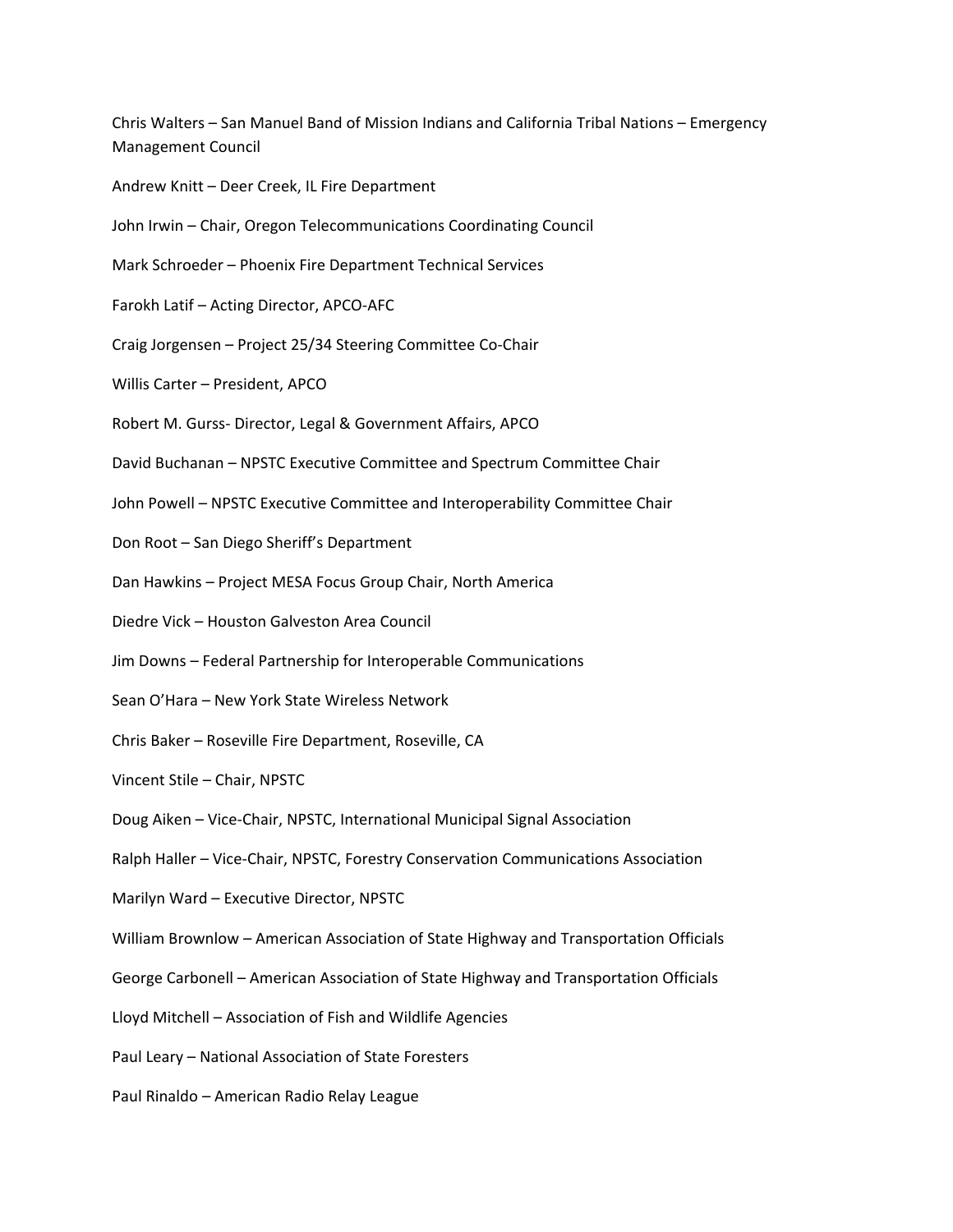Tom Abernathy – American Radio Relay League

Jay Ferron – American Red Cross

Harlin McEwen – International Association of Chiefs of Police

- James Weed International Association of Emergency Managers
- Alan Caldwell International Association of Fire Chiefs
- Charles Werner International Association of Fire Chiefs
- Paul Szoc International Municipal Signal Association
- Tom Jarrett National Association of State Chief Information Officers
- Gopal Khanna National Association of State Chief Information Officers
- Shawn Rogers National Association of State EMS Officials
- Paul Hoppes National Association of State Telecommunications Directors